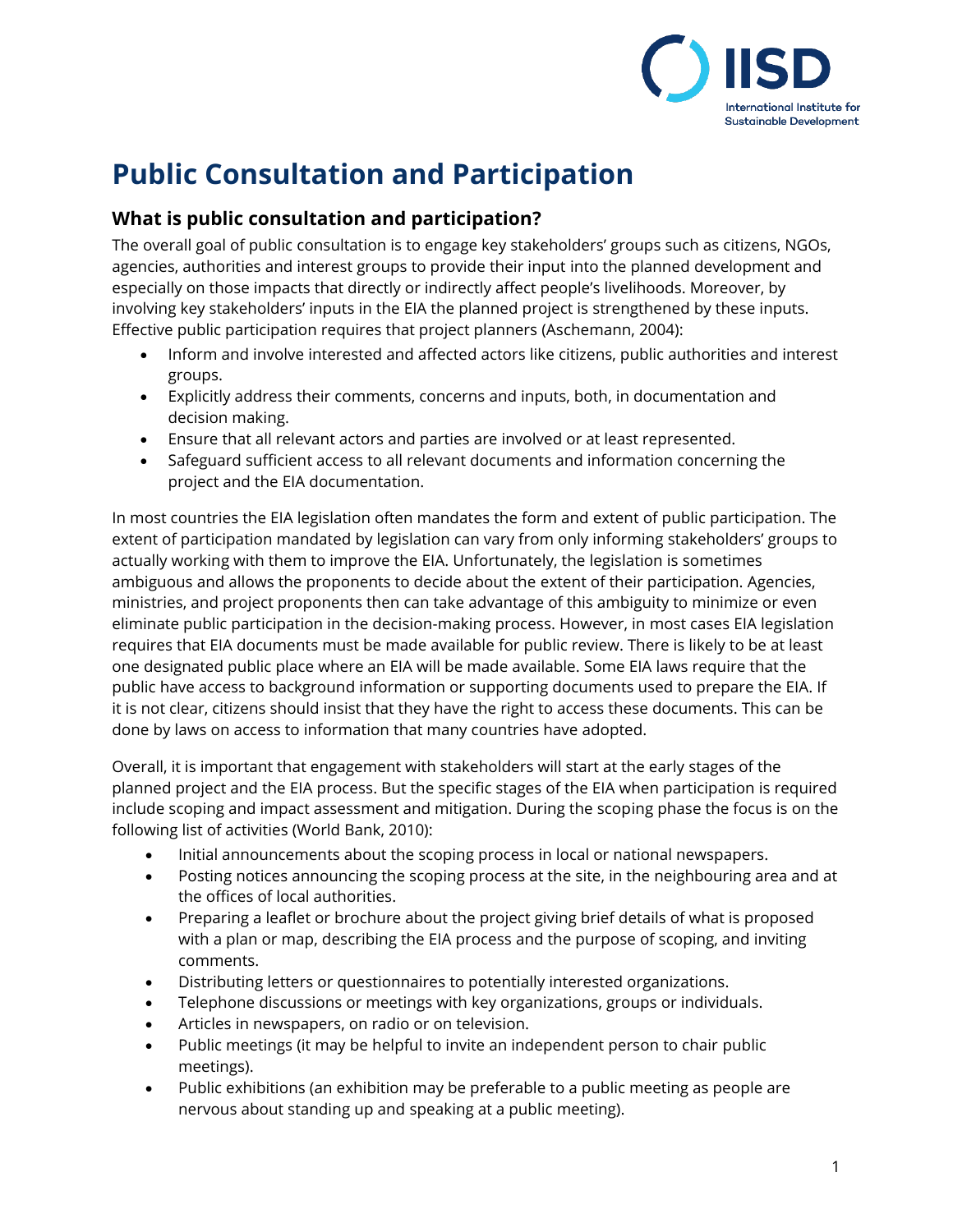- A Scoping Workshop at which participants work together through a structured program to identify matters to be addressed by the EIA process.
- Establishing an expert or community-based Scoping Group who will continue to oversee the environmental studies throughout the process.
- Collecting information, baseline data and other sources to gain deeper insights on the current situation of the stakeholders' and potential impacts of the development that would require further assessment.
- Publishing a draft Scoping Report for review and comment before completing the process.

During the impact assessment and mitigation phase, stakeholder participation has the following roles and contributions:

- To identify specific impacts relevant for the stakeholders' groups.
- To explore cumulative impacts on stakeholders' groups that are caused in conjunction with already ongoing other developments and projects in the area.
- To review, modify, add and remove mitigation measures that are not relevant or effective to address the impacts of the development based on the stakeholders' views.
- To review together with stakeholders the environmental management plans and other relevant plans.
- Agree on the follow-up in terms of regular review, sharing outcomes of monitoring and other means as agreed with the stakeholders.
- Finally, to document the outcomes of the conclusions and place them in the EIA.

To address stakeholder participation, the EIA often includes a consultation plans that outlines:

- Stakeholder groups that need to be consulted; when and how they will be reached out to and which ways of involvement will be considered during the EIA.
- Information dissemination about the project (and the aspects of the EIA) to the stakeholders.
- Summary of the initial interests from the stakeholders based on their input.
- Key steps and ways of consultation during the scoping phase and assistance provided to the stakeholders in establishing mechanisms for consulting with communities and representative groups.
- Key steps and ways of consultation during the scoping phase.
- Summary of the consultation outcomes and how they were integrated into the EIA.
- Summary of the follow-up and future engagement.

#### Overview of the legislative guidance on participation and consultation in the EIA

In accordance with regulation, in cases of projects, works or activities designated as Category 2, 3 and 4, the proponent is required to place a notification on the eighth page of local newspapers (if any) and provide other national coverage about the EIA process. Furthermore, an announcement must be made on a national and local radio stations. Additionally, a sign is to be placed on the land where the project is located, indicating the name of the project, work or activity, location, phone and the address of the proponent where the public can obtain more information. In cases of projects, high-impact works or activities in Category 4, the Proponent must also publish the complete research results of the EIA in the local and/or national newspaper.

In accordance with Article 52 of Regulation SINEIA, in cases of Category 4 EIS, the proponent shall submit the results of the EIA in open meetings, public forums and be open to all means of allowing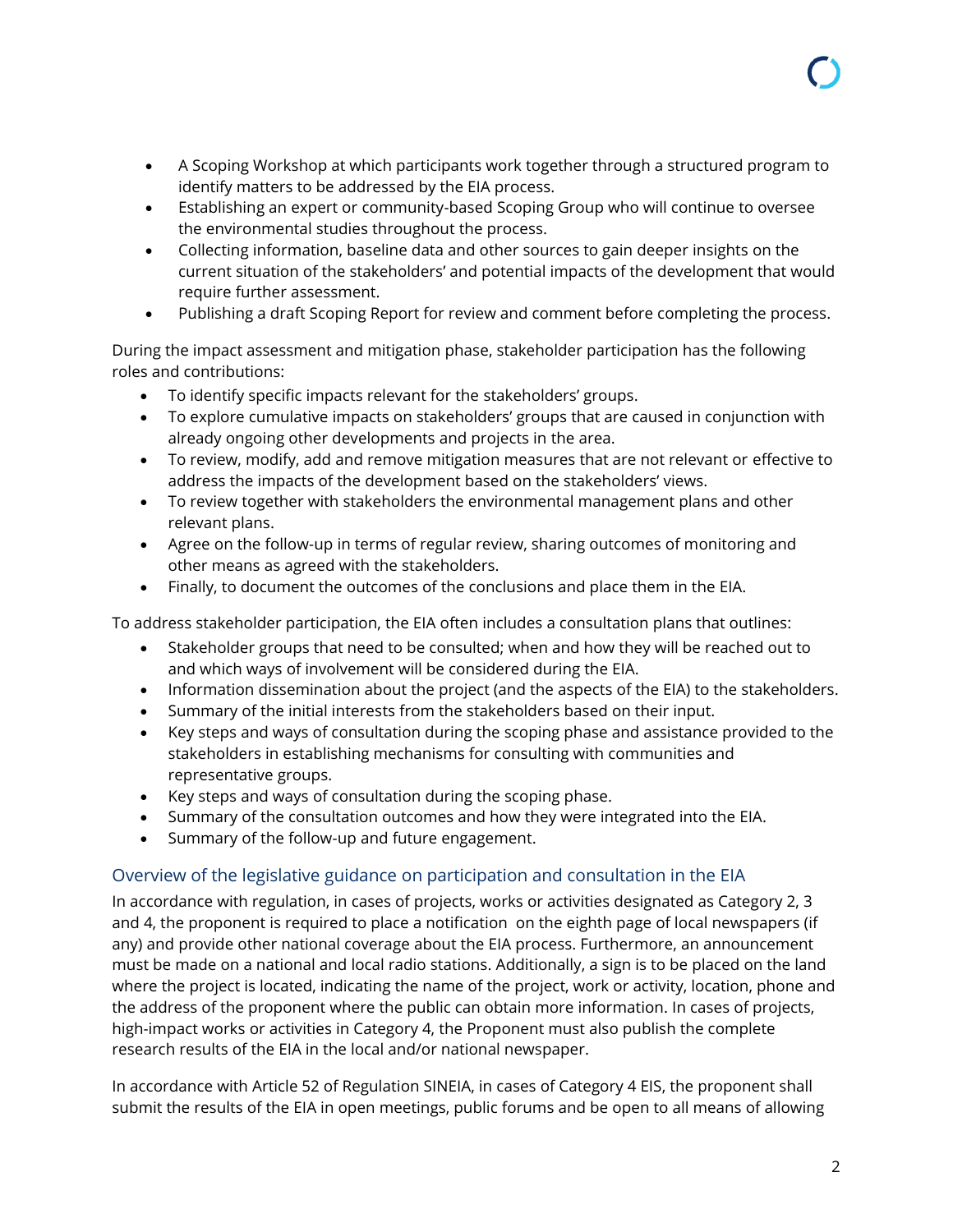discussion and the exchange of ideas. The proponent is also required to make a copy of the EIA available for public consultations. Members of the public have 30 working days after notification of completion of the EIA to present comments regarding the EIA report, e.g., if it did not address significant impacts, does not propose appropriate mitigation measures, or if they have questions, complaints or other objections. These must be submitted in writing to the MiAmbiente and will be part of the review report. In all cases, they must receive a response within no more than 30 working days. During the review:

- a. The technical team responsible for the review of the EIA will review the observations submitted and verify whether they are unfounded or should be included as part of the technical report.
- b. Where observations are consistent with the report, the team will consider including them as part of the technical opinion of the EIA.
- c. In the event that the observations are not considered appropriate or have already been integrated on the initiative of the team's review, they will be classified as "un-included observations," with the reason for this noted as part of the annexes to the technical opinion.

## **Case study: Honduras: Participation and the Rights of Indigenous Communities in the EIAs**

According to the national government, Honduras is a multilingual, multicultural and multiethnic state. Within the country there are nine indigenous and Afro-descendent groups dispersed across the country. These groups have cultural practices and traditional ways of life that are distinct from the majority of the population. This includes languages, food and traditions as well as social and daily customs, and laws unique to the community. Indigenous and Afro-descendent communities are found in about 50 per cent of Honduran territory. In 2007 there was an estimated population of about 1,200,000 indigenous people living in native communities on ancestral lands. There are an additional 300,000 indigenous and Afro-descendent people living in the country's major urban centres such as Tegucigalpa and San Pedro Sula (Camera de Turismo de Honduras de La Ceiba, n.d.,a).

Groups include:

- **Lenca**: Approximate population, 72,000, with 2,500 communities. Lenca are located primarily in the southwest part of Honduras in the Departments of Valle, Francisco Morazán, Intibucá, Lempira and Santa Barbara.
- **Miskitu**: Approximate population 76,000, with 420 communities. The Miskitu are located in the east of the country in the departments of La Mosquitia y Gracias a Dios.
- **Tawahka**: Approximate population 1,500 and seven communities. The Tawahka are located in the west centre of the country in the departments of Olancho and Gracias a Dios.
- **Chorti**: Approximate population 10,600 and 52 communities. This Mayan group is located in the west of the country in the department of Copan and Ocotepeque.
- **Tolupan**: Approximate population 18,000, with 10 tribes. The Tolupan—of whom the Xicaques are a tribe—are located in the north west of the country (inland), in the department of Yoro y Francisco Morazán.
- **Pech**: Approximate population, 3,800, with 10 tribes. The Pech are located in the west centre of the country in the departments of Olancho and Colon.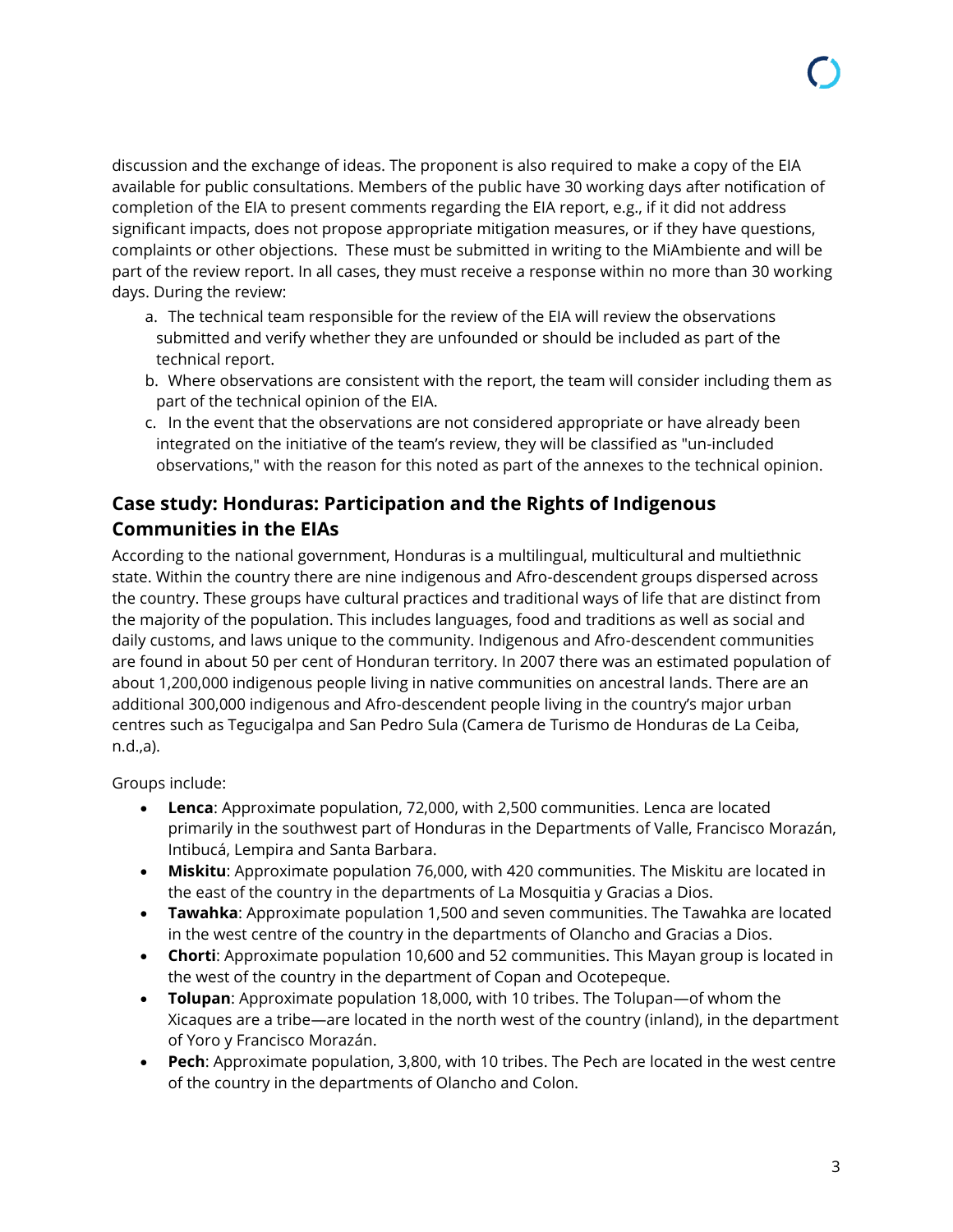- **Nahua**: Approximate population, 19,800 with 18 communities. The Nahua live in the south centre of the country, near the board with Nicaragua in the department of Francisco Morazán.
- **Garifuna**: Approximate population 300,000, with 47 communities. This Afro-Honduran group is located on the Atlantic coast (north) in the departments of Atlántida, Colon, Cortez and parts of Misquitia and the Bay Islands.
- **Negro Creoles**: Approximate population, 80,000 with 46 communities. This Afro-descendent group is located in the Bay Islands off the Atlantic coast. This group is distinct in that they speak English.

In 1995, Honduras ratified International Convention 169 of the International Labour Organization's (ILO's), Indigenous and Tribal Peoples Convention (Camera de Turismo de Honduras de La Ceiba, n.d.,b). Under this Convention, these groups have the right to define what it means to be indigenous according to their personal worldviews, legal criteria, including political organizations, and possibly autonomous territories to recognize and define their group as an indigenous identity and the right to be explicitly recognized by the national government under law. Convention 169 of the International Labour Organization is listed below along with other international and national laws.

| Law                                                      | <b>Article</b>                         | <b>Theme</b>                                                                                                                                                                                                                                                                                                                                                                                                                                                                                      |
|----------------------------------------------------------|----------------------------------------|---------------------------------------------------------------------------------------------------------------------------------------------------------------------------------------------------------------------------------------------------------------------------------------------------------------------------------------------------------------------------------------------------------------------------------------------------------------------------------------------------|
| ILO Convention 169                                       | 13<br>14<br>15<br>16<br>17<br>18<br>19 | Special relationship with land and territory<br>$\bullet$<br>Right to property and land possession<br>Territories and natural resources<br>Relocation<br>$\bullet$<br>Land trade (sale, movement, inheritance)<br>Sanctions against people how appropriate<br>indigenous lands<br>Agriculture programs                                                                                                                                                                                            |
| <b>Biodiversity Convention</b>                           | 8                                      | Traditional knowledge<br>$\bullet$                                                                                                                                                                                                                                                                                                                                                                                                                                                                |
| UN declaration on the<br>Rights of Indigenous<br>peoples | 25<br>26<br>27<br>28<br>32             | Spiritual relationship with the land<br>$\bullet$<br>Possess, use, develop and control indigenous<br>territories, legal acknowledgement of land rights<br>Land adjudication<br>Legal recognition and protection with respect to<br>customs, traditions and tenancy systems<br>Additional components of land and,<br>$\bullet$<br>Processes that are equal, independent, impartial,<br>$\bullet$<br>open and transparent for consultations in the case of<br>exploration and exploitation projects |

#### **Laws and Regulations pertaining to Indigenous Rights in Honduras**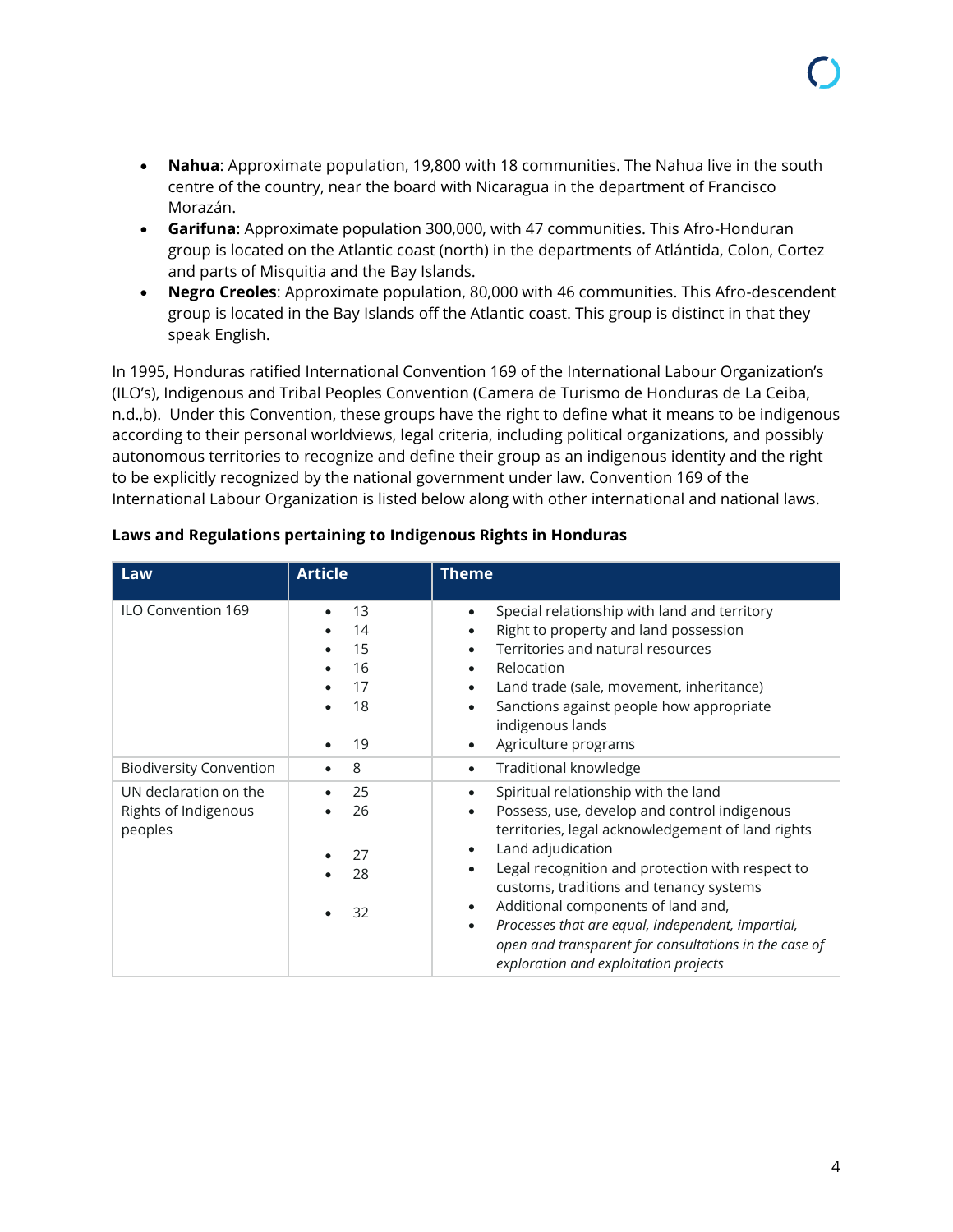| Law                                                                   | <b>Article</b>                                                                                | <b>Theme</b>                                                                                                                                                                                                                                                                                                                                                                                                             |
|-----------------------------------------------------------------------|-----------------------------------------------------------------------------------------------|--------------------------------------------------------------------------------------------------------------------------------------------------------------------------------------------------------------------------------------------------------------------------------------------------------------------------------------------------------------------------------------------------------------------------|
| Law for modernization<br>and development in the<br>agriculture sector | 34-37<br>$\bullet$<br>50-53<br>54-58<br>64<br>65-70<br>68<br>70-72<br>108<br>125<br>$\bullet$ | Agriculture credit<br>Disallowance of land redistribution<br>Leasing and co-investing<br>$\bullet$<br>Adjudication with others and indigenous groups<br>$\bullet$<br>Titles with others and indigenous groups<br>$\bullet$<br>Municipal lands<br>Urban lands<br>$\bullet$<br>Non-applicability of municipal goods and the<br>$\bullet$<br>prohibition of land titles in protected areas<br>Urban perimeters<br>$\bullet$ |
| General Law of<br>Municipalities (1992)                               | 68<br>$\bullet$<br>70-72<br>108<br>125                                                        | Municipal lands<br>$\bullet$<br>Urban lands<br>Non-applicability of municipal property and a ban<br>$\bullet$<br>on titles to protected areas<br>Urban perimeters<br>$\bullet$                                                                                                                                                                                                                                           |
| <b>General Regulations for</b><br>the Law of<br>Municipalities        | 65,66<br>$\bullet$                                                                            | Procedure to define urban perimeters<br>$\bullet$                                                                                                                                                                                                                                                                                                                                                                        |
| Law of forests,<br>protected areas and<br>wildlife                    | 45-50<br>$51 - 62$                                                                            | Forest property<br>$\bullet$<br>Regularization of forested areas                                                                                                                                                                                                                                                                                                                                                         |
| Land use law                                                          | 9<br>$\bullet$<br>22<br>23-32                                                                 | Ethnic representation in CONOT<br>$\bullet$<br>Scope for land use<br>Institutional competencies in land-use planning<br>$\bullet$                                                                                                                                                                                                                                                                                        |
| General regulation of<br>the Land-use law                             | 26.2.c<br>$\bullet$                                                                           | Opinions about creation and growth of urban<br>$\bullet$<br>perimeters                                                                                                                                                                                                                                                                                                                                                   |
| Property law, Cap III                                                 | All articles                                                                                  | Land under communal title is to be protected<br>$\bullet$<br>under law<br>It is the responsibility of the state to consult with<br>$\bullet$<br>indigenous and afro-Honduran communities prior<br>to exploiting natural resources in their territories.                                                                                                                                                                  |
| General law of the<br>environment                                     | 48-50<br>70-73                                                                                | Forest and agriculture land use<br>$\bullet$<br>Cultural patrimony and tourism resources                                                                                                                                                                                                                                                                                                                                 |
| Law of cultural and<br>natural patrimony of<br>the nation             | 2-4<br>8<br>20<br>24                                                                          | Cultural patrimony<br>$\bullet$<br>Who the law applies to<br>Ban on land ownership<br>The right to propose patrimonial items<br>$\bullet$                                                                                                                                                                                                                                                                                |
| Law of Cloud Forests                                                  | Entire law                                                                                    | Administration and management of protected<br>$\bullet$<br>areas                                                                                                                                                                                                                                                                                                                                                         |
| Law for the declaration<br>of tourism zones                           | $02 - 14$<br>15<br>$16 - 18$<br>19<br>$20 - 22$                                               | Generalities about tourism zones<br>$\bullet$<br>Attributes of IHT<br>Use and ownership of land in tourism zones<br>$\bullet$<br>Leasing land<br>$\bullet$<br>Expropriation in tourism zones<br>$\bullet$                                                                                                                                                                                                                |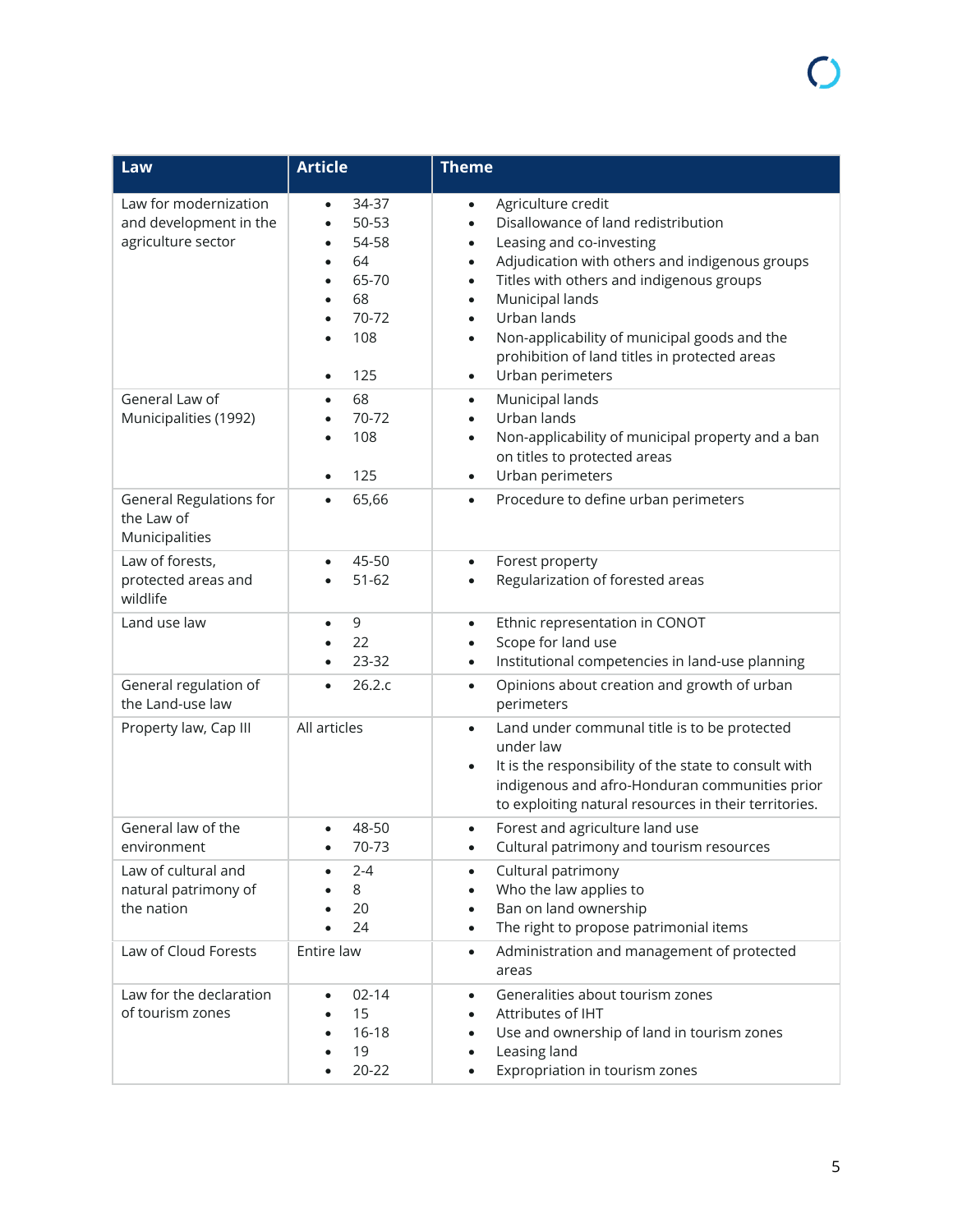| Law                                            | <b>Article</b>             | <b>Theme</b>                                                                                     |
|------------------------------------------------|----------------------------|--------------------------------------------------------------------------------------------------|
| Law for the protection<br>of coffee production | $1 - 3$<br>4-6<br>6-9      | Inafectability of coffee<br>Ban on expropriating properties<br>Land titles for coffee properties |
| Constitution of the<br>Republic                | Cap III,<br>Art 15-21, 346 | Treaties and agrarian reform                                                                     |

*Source: Camera de Turismo de Honduras de La Ceiba (n.d.,b)*

#### Participation and Consultation with Indigenous Groups

Consultation with indigenous groups is important because indigenous cultures are connected to their surrounding environment: this helps them sustain their way of life and is the focus of many important aspects of their cultural identity, social make up and livelihoods. Creating an impact on the environment can have negative consequences for the entire indigenous population in the affected area. Also, because the natural resources within traditional territories have often yet to be exploited, these lands have pressure placed on them from many parties. Many projects may be looking to exploit the same area which can place an unacceptable amount of pressure on the environment, local indigenous communities, their customs, traditions and ways of life.

Convention 169 of the ILO speaks of the need for consultation and participation in all matters that may affect an indigenous community; this may include all policy and development processes, including EIAs. Specifically, public consultations with indigenous groups prior to starting a project need to be initiated under the following circumstances. 1) Any changes in administrative or legislative laws or decrees that affect indigenous groups or their territories; 2) projects that affect the use, administration and conservation of the resources found within indigenous territories; 3) any impact, change or use of cultural patrimony including sacred and cultural sites, customs and protected areas and; 4) if any violations of rights occur, consultation with the affected groups to rectify and compensate is crucial. Lastly, a point of utmost importance is that free and informed consent must be given prior to relocating a community from their current location. Under the convention guidelines, consultations must include the following elements:

- 1.) Be conducted in *good faith* through appropriate procedures, through the representative bodies of the various groups. Good faith refers to an open and genuine dialogue between all parties.
- 2.) All groups should have the opportunity to *participate freely* at all levels of decision making, implementation and evaluation.
- 3.) Information must be *timely* and *appropriate*.
- 4.) Information must be *accurate.*
- 5.) Issues and topics to be submitted under the consultation process must be *comprehensive*.

Just as importantly, the consultation must:

- Provide equal opportunity.
- Provide participation to all affected parties.
- Be transparent about information including but not limited to: potential impacts, activities information gaps, benefits, longevity of the project.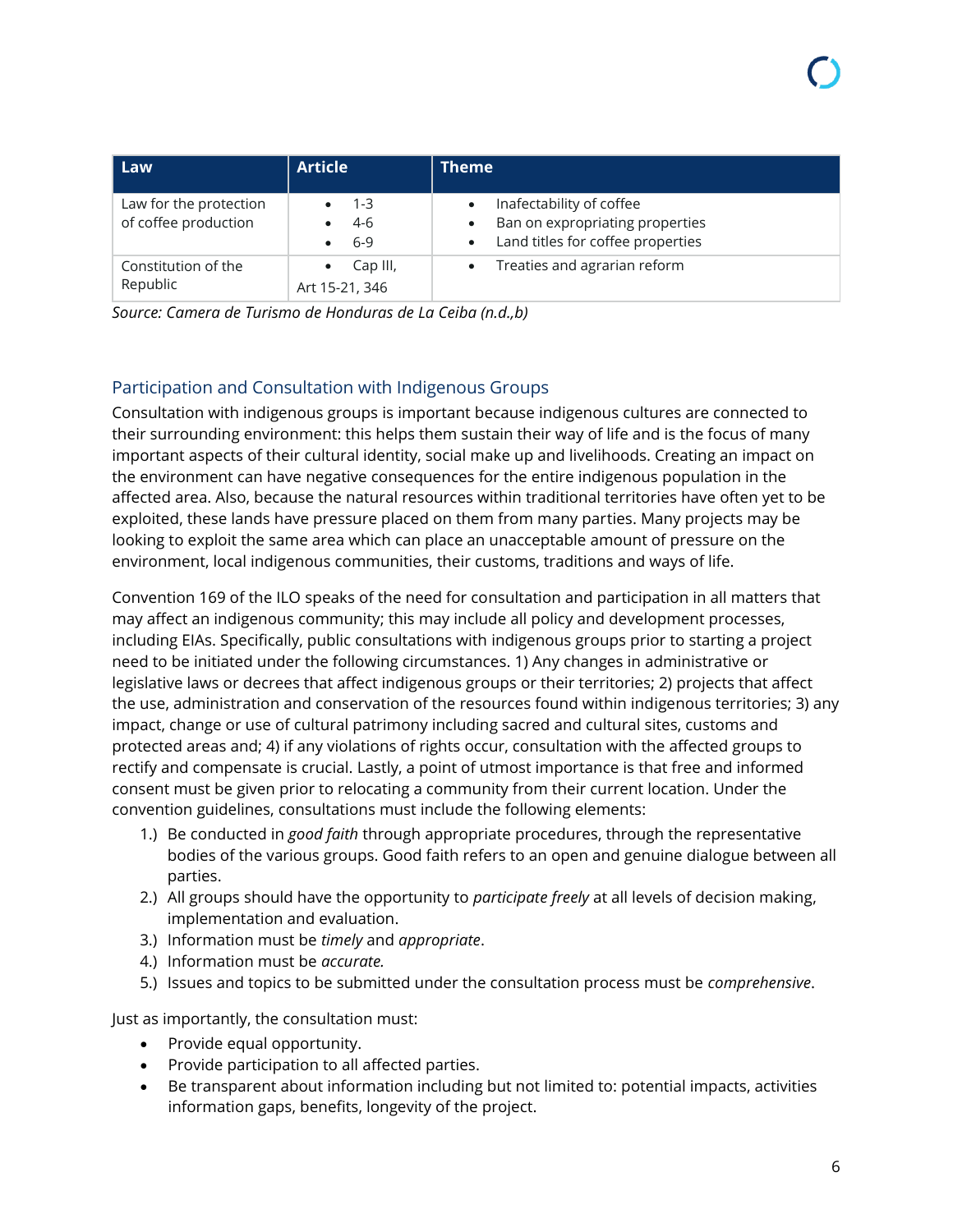- Have territoriality, meaning that all indigenous peoples living within the affected area or who access resources in the area must be consulted.
- Autonomy and representation through appropriate Indigenous organizations.
- The location of the consultation must be accessible in terms of location and venue.
- Legality and enforceability of the consultation.
- Be culturally appropriate, following norms and customs of the indigenous group.
- Allow accountability for individuals responsible for bad faith.
- Provide freedom for all parties to speak and share opinions.

Agreement from communities must come from consensus, consent must be informed as per the stipulations in the consultation and be free from coercion from any third parties.

#### **List of Indigenous Organizations in Honduras**

**CONIMCH-** Consejo Nacional Indígena Maya Chorti **CONPAH-** Confederación de Pueblos Autóctonos de Honduras **COPINH-** Consejo Cívico de organizaciones Populares e Indígenas de Honduras **MASTA-** Mosquitia Asla Takanka/ Unidad de la Mosquitia **OFRANEH-** Organización Fraternal Negra Hondureña **ONILH-** Organización Nacional Indígena Lenca de Honduras **FETRIPH-** Federación de Tribus Indígenas PECH de Honduras **FETRIXY-** La Federación de Tribus Xicaques de Yoro **FINAH-** Federación Indígena Nauhas de Honduras **FITH-** Federación Indígena Tawahka de Honduras

*Source: Armando Cordoba, J., Barahona,A., Ecuceda, C. (2003).*

#### Rights to Land and Natural Resources

The ILO Convention 169 makes a distinction between land and territory. Where land is a clear, delineated area where legal individual or collective titles are typically held, territory is a more diffuse area that indigenous groups rely on to carry out their livelihoods, cultural and spiritual practices. Under the Convention, any project to occur on land and/or in territories requires a consultation regardless of the legal status of the land. In Honduras, collective lands are held in common, especially within the Garifuna community. While Convention 169 does not explicitly protect this land from exploitation, there are many instruments—including the International Pact on Economic, Social and Cultural Rights and the International Pact on Civil and Political Rights—that order all signatory states to respect and protect the right to collective land to preserve the culture and well-being of indigenous groups. Further to this point, the United Nations Declaration of the Rights of Indigenous Peoples grants indigenous peoples the right to maintain, protect and reinvigorate their ancestral territories and to maintain their spiritual connection to the land. Under Convention 169 and other international agreements, it is the responsibility of the state to adjudicate any disputes over indigenous land, protect those lands from third parties infringing on indigenous land rights and provide sufficient resources to help indigenous people reclaim land in the case of violations or loss of land to third parties.